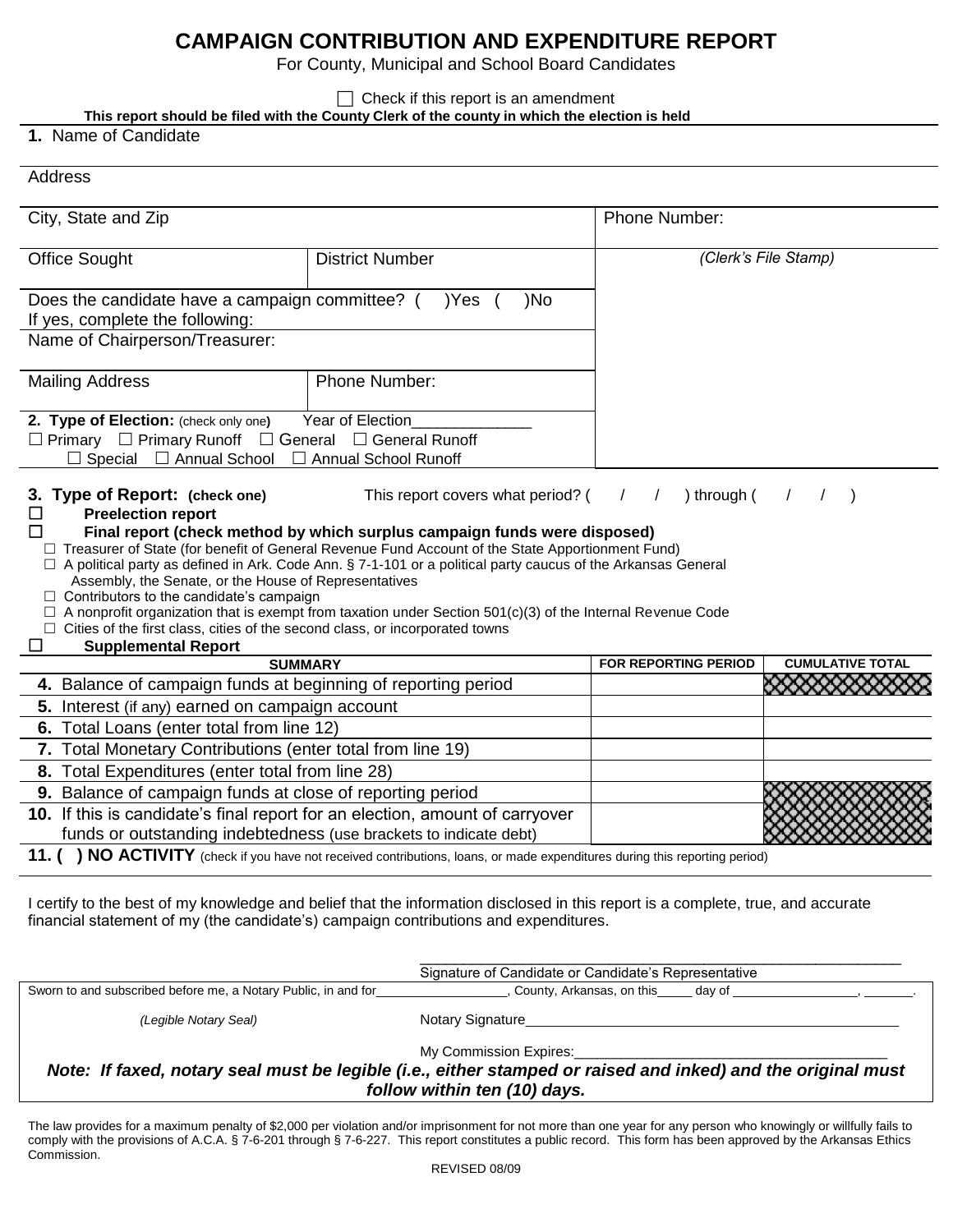# **12. LOAN INFORMATION**

Please Type or Print Do not list loans previously reported

| <b>DATE</b> | NAME AND ADDRESS OF LENDING INSTITUTION | <b>GUARANTOR(S) IF ANY</b>              | <b>AMOUNT</b>             |
|-------------|-----------------------------------------|-----------------------------------------|---------------------------|
|             |                                         |                                         |                           |
|             |                                         |                                         |                           |
|             |                                         |                                         |                           |
|             |                                         |                                         |                           |
|             |                                         |                                         |                           |
|             |                                         |                                         |                           |
|             |                                         |                                         |                           |
|             |                                         |                                         |                           |
|             |                                         |                                         |                           |
|             |                                         |                                         |                           |
|             |                                         |                                         |                           |
|             |                                         |                                         |                           |
|             |                                         |                                         |                           |
|             |                                         |                                         |                           |
|             |                                         |                                         |                           |
|             |                                         | 13. TOTAL LOANS DURING REPORTING PERIOD | $\boldsymbol{\mathsf{S}}$ |

### **IMPORTANT**

The limits on campaign contributions do not apply to loans or contributions made by a candidate from his or her own personal funds to the campaign or to personal loans made by financial institutions to the candidate and applied to his or her campaign. Any loans made by a candidate to his or her campaign and any loans made by a financial institution to a candidate and applied to his or her campaign shall be reported in Section 12.

If a candidate desires to use or raise campaign funds to repay himself or herself for personal funds which he or she contributed to the campaign, then he or she would need to report those personal funds as a loan in Section 12.

If a candidate does not desire to use or raise campaign funds to repay himself or herself for personal funds which he or she contributed to the campaign, then those personal funds would not be reported in Section 12. Instead, they would be reported as a campaign contribution either in Section 16 or on line 18, depending upon the amount.

If a candidate has unpaid loans at the end of the primary, runoff, special, or general election, the source, description and amount of each such loan should be itemized in Section 29. Candidates ending their campaign in debt are permitted to raise funds to retire the debt subject to the restrictions contained in Ark. Code Ann. § 7-6-219.

The law provides for a maximum penalty of \$2,000 per violation and/or imprisonment for not more than one year for any person who knowingly or willfully fails to comply with the provisions of A.C.A. § 7-6-201 through § 7-6-227. This report constitutes a public record. This form has been approved by the Arkansas Ethics Commission.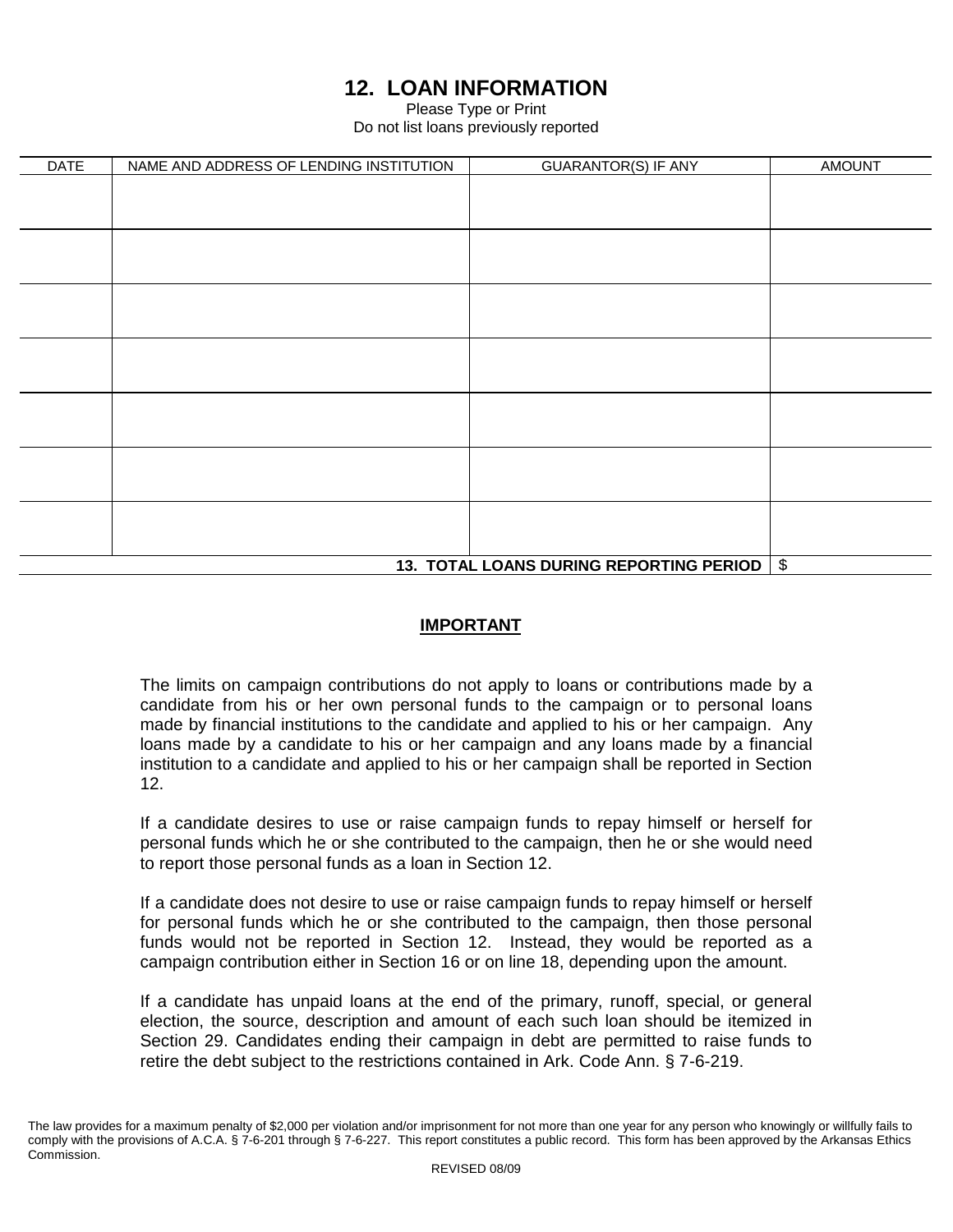### **14. NONMONEY CONTRIBUTIONS**

Does not include volunteer services by individuals

| Date of<br>receipt | Full Name and Address of Contributor    | Description of<br>nonmoney item | Value of nonmoney<br>item | <b>Cumulative Total From</b><br>This Contributor |
|--------------------|-----------------------------------------|---------------------------------|---------------------------|--------------------------------------------------|
|                    |                                         |                                 |                           |                                                  |
|                    |                                         |                                 |                           |                                                  |
|                    |                                         |                                 |                           |                                                  |
|                    |                                         |                                 |                           |                                                  |
|                    |                                         |                                 |                           |                                                  |
|                    |                                         |                                 |                           |                                                  |
|                    |                                         |                                 |                           |                                                  |
|                    |                                         |                                 |                           |                                                  |
|                    |                                         |                                 |                           |                                                  |
|                    |                                         |                                 |                           |                                                  |
|                    | <b>15. TOTAL NONMONEY CONTRIBUTIONS</b> |                                 |                           |                                                  |

### **IMPORTANT**

In addition to monetary contributions, candidates are required to report the receipt of any nonmonetary ("in-kind") contributions. A candidate receives an inkind contribution whenever a person provides him with an item or service without charge or for a charge that is less than the fair market value of the item or service in question.

The value of an in-kind contribution is the difference between the fair market value and the amount charged. In-kind contributions are addressed in greater detail in Sections 205 and 206 of the Commission's Rules on Campaign Finance & Disclosure.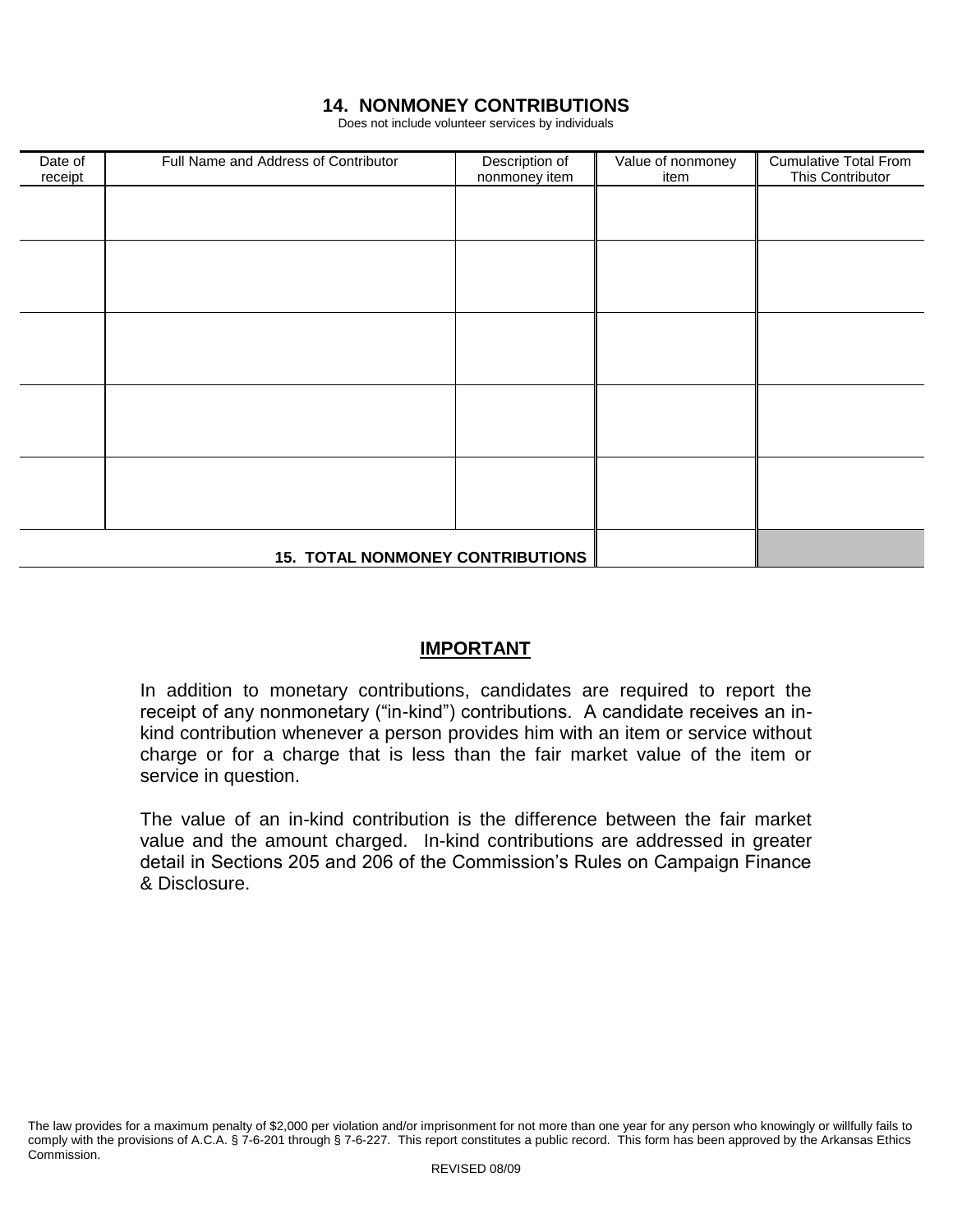# **16. ITEMIZED MONETARY CONTRIBUTIONS OVER \$50**

| (Use copies of this page as needed) |                                              |                                                        |                                                  |                                                            |
|-------------------------------------|----------------------------------------------|--------------------------------------------------------|--------------------------------------------------|------------------------------------------------------------|
| <b>Date</b>                         | Full Name and Mailing Address of Contributor | <b>Place Of Business</b><br><b>Employer/Occupation</b> | <b>Amount of</b><br>Contribution                 | <b>Cumulative Total</b><br><b>From This</b><br>Contributor |
|                                     |                                              |                                                        | □Primary □ Run-Off                               |                                                            |
|                                     |                                              |                                                        | $\Box$ General $\Box$ Debt                       |                                                            |
|                                     |                                              |                                                        |                                                  |                                                            |
|                                     |                                              |                                                        | $\Box$ Primary $\Box$ Run-Off                    |                                                            |
|                                     |                                              |                                                        | $\Box$ General $\Box$ Debt                       |                                                            |
|                                     |                                              |                                                        |                                                  |                                                            |
|                                     |                                              |                                                        |                                                  |                                                            |
|                                     |                                              |                                                        | □Primary □ Run-Off<br>$\Box$ General $\Box$ Debt |                                                            |
|                                     |                                              |                                                        |                                                  |                                                            |
|                                     |                                              |                                                        |                                                  |                                                            |
|                                     |                                              |                                                        | □Primary □ Run-Off<br>$\Box$ General $\Box$ Debt |                                                            |
|                                     |                                              |                                                        |                                                  |                                                            |
|                                     |                                              |                                                        |                                                  |                                                            |
|                                     |                                              |                                                        | □Primary □ Run-Off                               |                                                            |
|                                     |                                              |                                                        | $\Box$ General $\Box$ Debt                       |                                                            |
|                                     |                                              |                                                        |                                                  |                                                            |
|                                     |                                              |                                                        | □Primary □ Run-Off                               |                                                            |
|                                     |                                              |                                                        | $\Box$ General $\Box$ Debt                       |                                                            |
|                                     |                                              |                                                        |                                                  |                                                            |
|                                     |                                              |                                                        |                                                  |                                                            |
|                                     |                                              |                                                        | □Primary □ Run-Off<br>$\Box$ General $\Box$ Debt |                                                            |
|                                     |                                              |                                                        |                                                  |                                                            |
|                                     |                                              |                                                        |                                                  |                                                            |
|                                     |                                              |                                                        | □Primary □ Run-Off<br>$\Box$ General $\Box$ Debt |                                                            |
|                                     |                                              |                                                        |                                                  |                                                            |
|                                     |                                              |                                                        |                                                  |                                                            |
|                                     |                                              |                                                        | □Primary □ Run-Off                               |                                                            |
|                                     |                                              |                                                        | $\Box$ General $\Box$ Debt                       |                                                            |
|                                     |                                              |                                                        |                                                  |                                                            |
|                                     |                                              |                                                        |                                                  |                                                            |
|                                     |                                              | <b>Subtotal of Contributions This Page</b>             |                                                  |                                                            |

*Please Type or Print*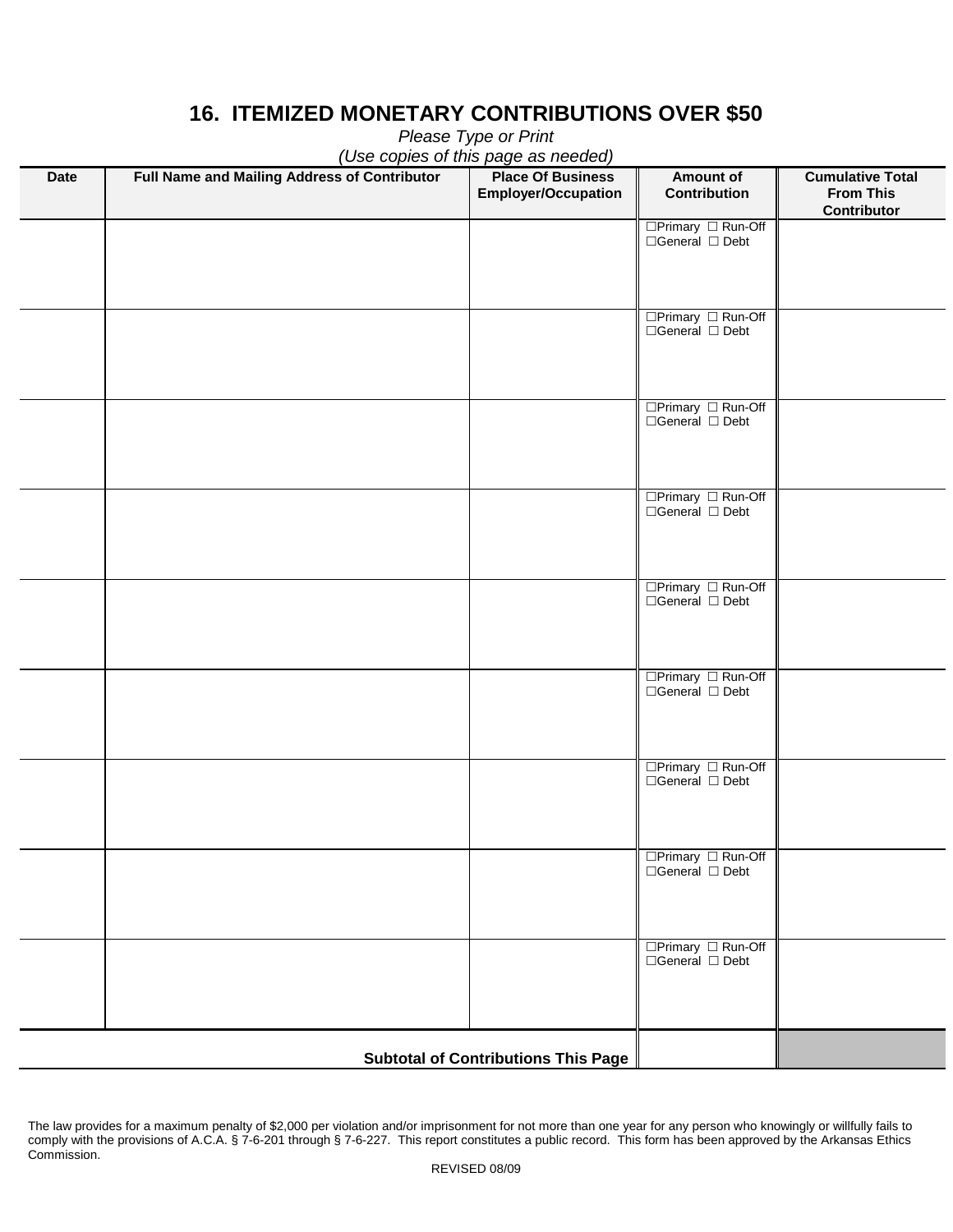# **Date Full Name and Mailing Address of Contributor Place Of Business Employer/Occupation Amount of Contribution Cumulative Total From This Contributor**  $\Box$ Primary  $\Box$  Run-Off □General □ Debt □Primary □ Run-Off  $\Box$ General  $\Box$  Debt □Primary □ Run-Off □General □ Debt □Primary □ Run-Off  $\Box$ General  $\Box$  Debt  $\Box$ Primary  $\Box$  Run-Off  $\Box$ General  $\Box$  Debt □Primary □ Run-Off □General □ Debt □Primary □ Run-Off □General □ Debt □Primary □ Run-Off □General □ Debt □Primary □ Run-Off  $\overline{\Box}$ General  $\overline{\Box}$  Debt **17. TOTAL ITEMIZED MONETARY CONTRIBUTIONS OVER \$50 18. TOTAL NONITEMIZED MONETARY CONTRIBUTIONS 19. TOTAL MONETARY CONTRIBUTIONS THIS REPORT (includes totals from lines 17 and 18)**

# **ITEMIZED MONETARY CONTRIBUTIONS OVER \$50**

Please Type or Print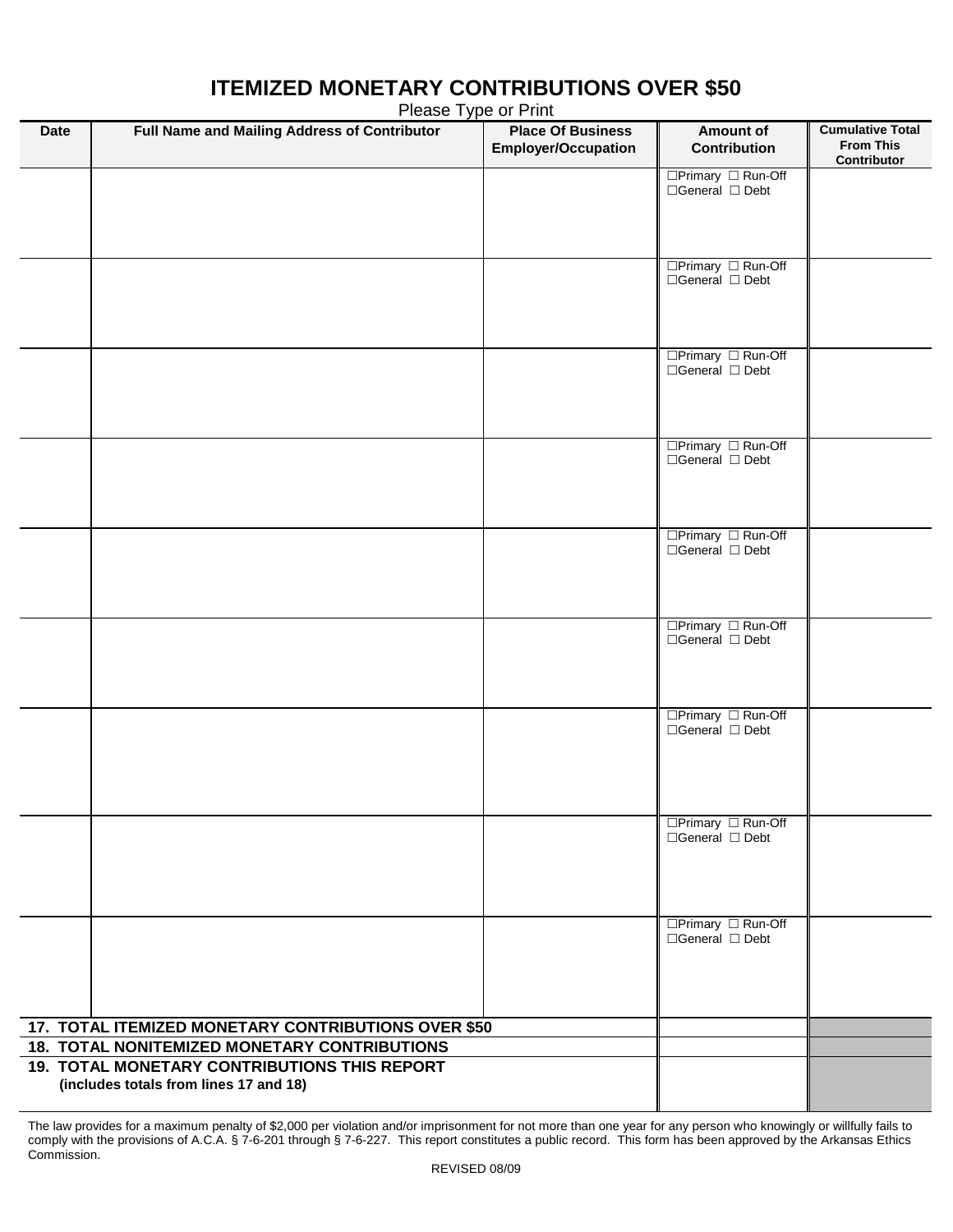# **20. CAMPAIGN EXPENDITURES BY CATEGORY**

*Please Type or Print*

| <b>CATEGORY</b>                 | <b>TOTAL AMOUNT</b> |
|---------------------------------|---------------------|
| <b>Filing Fee</b>               |                     |
| <b>Television Advertising</b>   |                     |
| Radio Advertising               |                     |
| <b>Newspaper Advertising</b>    |                     |
| <b>Other Advertising</b>        |                     |
| <b>Office Supplies</b>          |                     |
| Rent                            |                     |
| <b>Utilities</b>                |                     |
| Telephone                       |                     |
| Postage                         |                     |
| <b>Direct Mail</b>              |                     |
| <b>Travel Expenses</b>          |                     |
| Entertainment                   |                     |
| Fundraising                     |                     |
| Repayment of Loans              |                     |
| <b>Returned Contributions</b>   |                     |
| <b>Consultant Fees</b>          |                     |
| Polls                           |                     |
| Paid Campaign Workers           |                     |
| Other (list)                    |                     |
|                                 |                     |
|                                 |                     |
|                                 |                     |
|                                 |                     |
|                                 |                     |
|                                 |                     |
| 21. TOTAL CAMPAIGN EXPENDITURES |                     |

#### **22. PAID CAMPAIGN WORKERS**

(Includes any person you paid to work on your campaign, does not have to be full-time worker)

| .<br>NAME OF WORKER | <b>AMOUNT</b><br>PAID | NAME OF WORKER                  | <b>AMOUNT</b><br>PAID |
|---------------------|-----------------------|---------------------------------|-----------------------|
|                     |                       |                                 |                       |
|                     |                       |                                 |                       |
|                     |                       |                                 |                       |
|                     |                       |                                 |                       |
|                     |                       |                                 |                       |
|                     |                       |                                 |                       |
|                     |                       |                                 |                       |
|                     |                       |                                 |                       |
|                     |                       |                                 |                       |
|                     |                       |                                 |                       |
|                     |                       |                                 |                       |
|                     |                       |                                 |                       |
|                     |                       |                                 |                       |
|                     |                       |                                 |                       |
|                     |                       | 23. TOTAL PAID CAMPAIGN WORKERS |                       |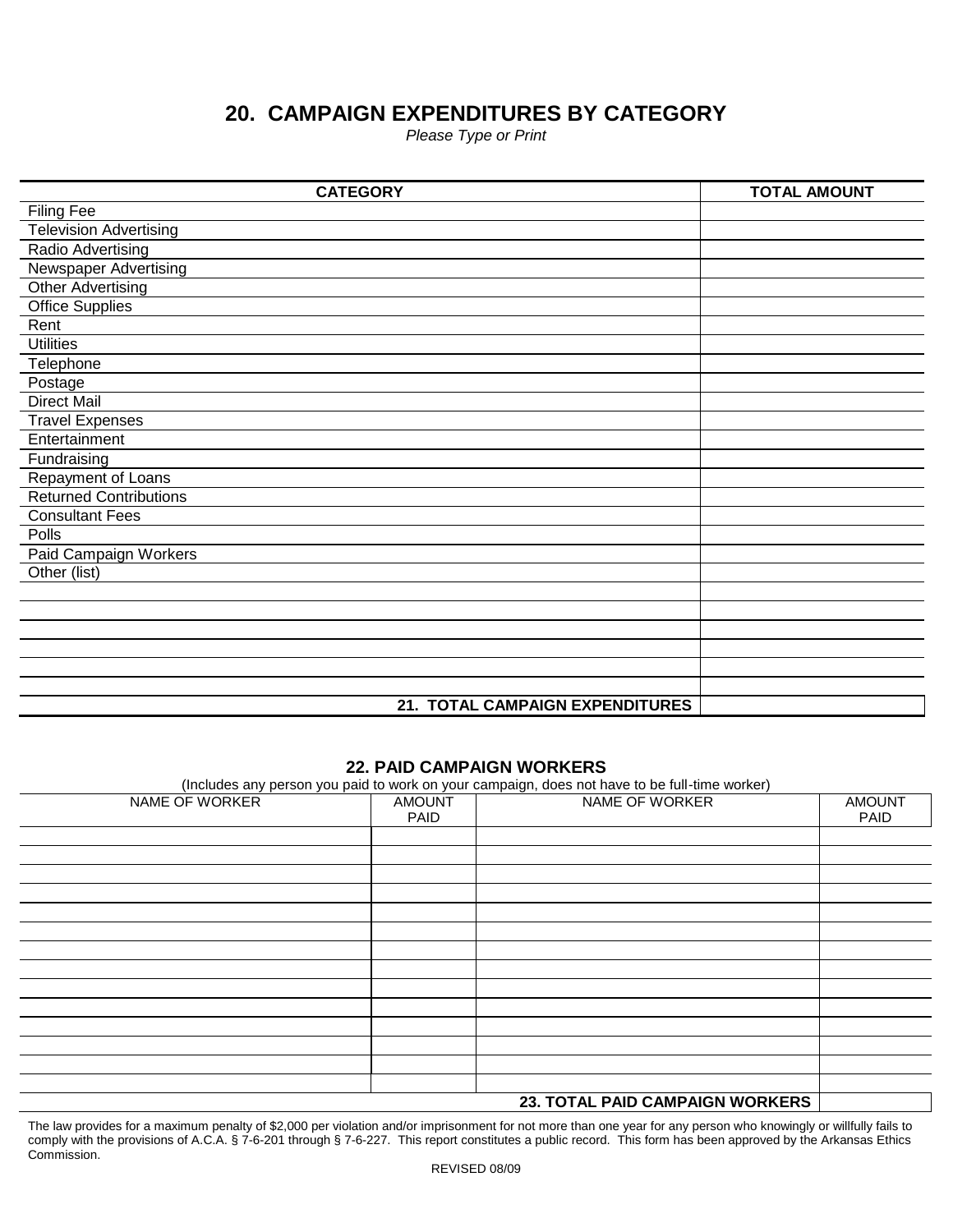| (Use copies of this page as needed)                                     |                                   |                     |                              |  |  |
|-------------------------------------------------------------------------|-----------------------------------|---------------------|------------------------------|--|--|
| Name and Address of Supplier/Payee                                      | <b>Description of Expenditure</b> | Date of Expenditure | <b>Amount of Expenditure</b> |  |  |
|                                                                         |                                   |                     |                              |  |  |
|                                                                         |                                   |                     |                              |  |  |
|                                                                         |                                   |                     |                              |  |  |
|                                                                         |                                   |                     |                              |  |  |
|                                                                         |                                   |                     |                              |  |  |
|                                                                         |                                   |                     |                              |  |  |
|                                                                         |                                   |                     |                              |  |  |
|                                                                         |                                   |                     |                              |  |  |
|                                                                         |                                   |                     |                              |  |  |
|                                                                         |                                   |                     |                              |  |  |
|                                                                         |                                   |                     |                              |  |  |
|                                                                         |                                   |                     |                              |  |  |
|                                                                         |                                   |                     |                              |  |  |
|                                                                         |                                   |                     |                              |  |  |
|                                                                         |                                   |                     |                              |  |  |
|                                                                         |                                   |                     |                              |  |  |
|                                                                         |                                   |                     |                              |  |  |
|                                                                         |                                   |                     |                              |  |  |
|                                                                         |                                   |                     |                              |  |  |
|                                                                         |                                   |                     |                              |  |  |
|                                                                         |                                   |                     |                              |  |  |
|                                                                         |                                   |                     |                              |  |  |
|                                                                         |                                   |                     |                              |  |  |
|                                                                         |                                   |                     |                              |  |  |
|                                                                         |                                   |                     |                              |  |  |
|                                                                         |                                   |                     |                              |  |  |
|                                                                         |                                   |                     |                              |  |  |
|                                                                         |                                   |                     |                              |  |  |
|                                                                         |                                   |                     |                              |  |  |
|                                                                         |                                   |                     |                              |  |  |
|                                                                         |                                   |                     |                              |  |  |
|                                                                         |                                   |                     |                              |  |  |
|                                                                         |                                   |                     |                              |  |  |
|                                                                         |                                   |                     |                              |  |  |
|                                                                         |                                   |                     |                              |  |  |
|                                                                         |                                   |                     |                              |  |  |
|                                                                         |                                   |                     |                              |  |  |
|                                                                         |                                   |                     |                              |  |  |
|                                                                         |                                   |                     |                              |  |  |
|                                                                         |                                   |                     |                              |  |  |
|                                                                         |                                   |                     |                              |  |  |
|                                                                         |                                   |                     |                              |  |  |
|                                                                         |                                   |                     |                              |  |  |
|                                                                         |                                   |                     |                              |  |  |
|                                                                         |                                   |                     |                              |  |  |
| 25. TOTAL ITEMIZED EXPENDITURES THIS REPORT                             |                                   |                     |                              |  |  |
| 26. TOTAL NONITEMIZED EXPENDITURES THIS REPORT                          |                                   |                     |                              |  |  |
| 27. TOTAL PAID CAMPAIGN WORKERS THIS REPORT (enter amount from line 23) |                                   |                     |                              |  |  |
| 28. TOTAL EXPENDITURES THIS REPORT (includes lines 25, 26 and 27)       |                                   |                     |                              |  |  |

### **24. ITEMIZED CAMPAIGN EXPENDITURES OVER \$100** Please Type or Print

**NOTE: Expenditures Reflected on Lines 25, 26 and 27 Should Be Totaled by Category in Section 20**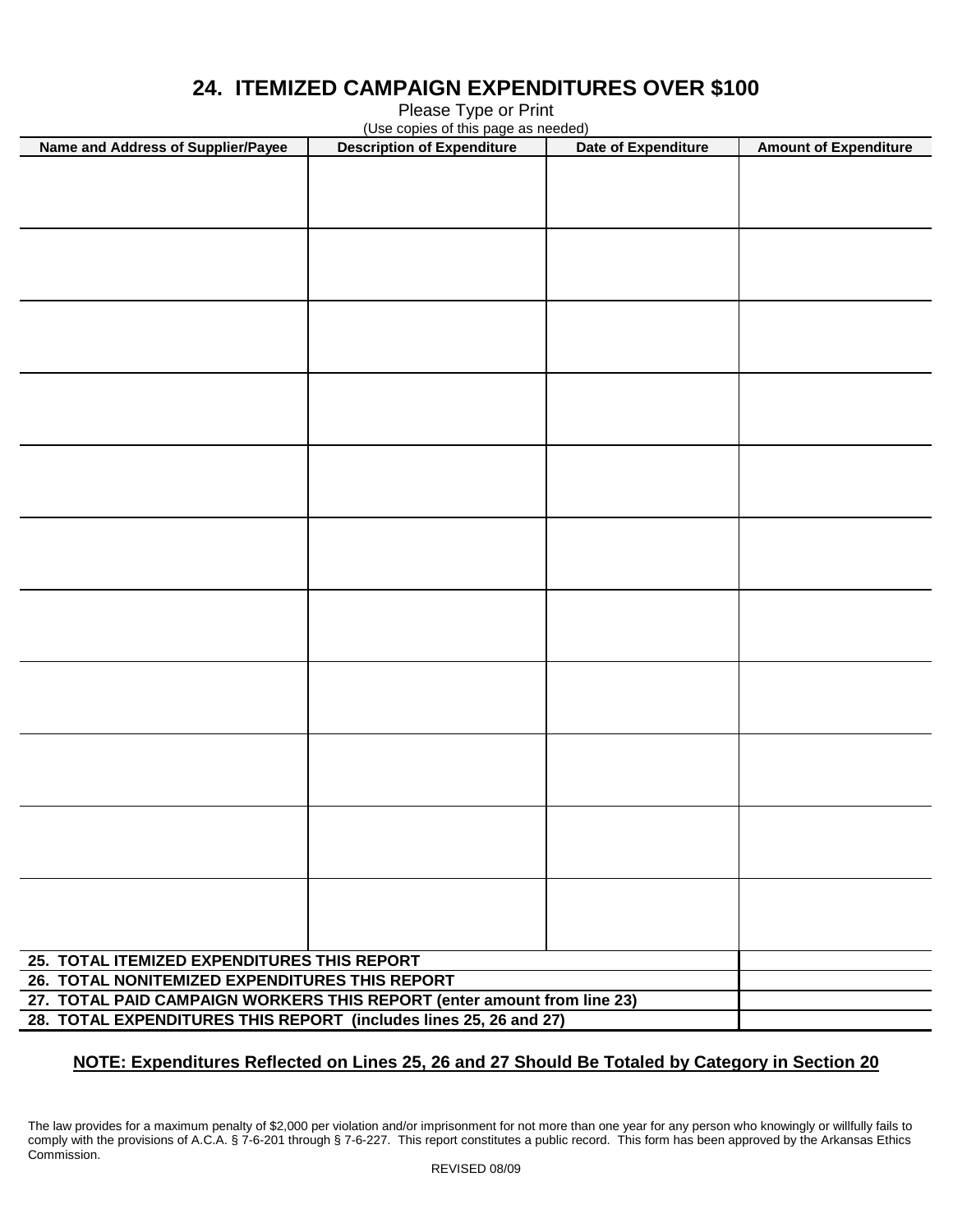### **29. OUTSTANDING CAMPAIGN DEBTS (including unpaid loans) To Be Completed On Candidate's Final Report For An Election**

Please Type or Print

*Use additional pages if necessary*

| NAME AND ADDRESS OF CREDITOR | DESCRIPTION OF DEBT | <b>CURRENT BALANCE</b> |
|------------------------------|---------------------|------------------------|
|                              |                     |                        |
|                              |                     |                        |
|                              |                     |                        |
|                              |                     |                        |
|                              |                     |                        |
|                              |                     |                        |
|                              |                     |                        |
|                              |                     |                        |
|                              |                     |                        |
|                              |                     |                        |
|                              |                     |                        |
|                              |                     |                        |
|                              |                     |                        |
|                              |                     |                        |
|                              |                     |                        |
|                              |                     |                        |
|                              |                     |                        |
|                              |                     |                        |
|                              |                     |                        |
|                              |                     |                        |
|                              |                     |                        |
|                              |                     |                        |
|                              |                     |                        |
|                              |                     |                        |
|                              |                     |                        |
|                              |                     |                        |
|                              |                     |                        |
|                              |                     |                        |
|                              |                     |                        |
|                              |                     |                        |
|                              |                     |                        |
|                              |                     |                        |
|                              | 30. TOTAL DEBT      |                        |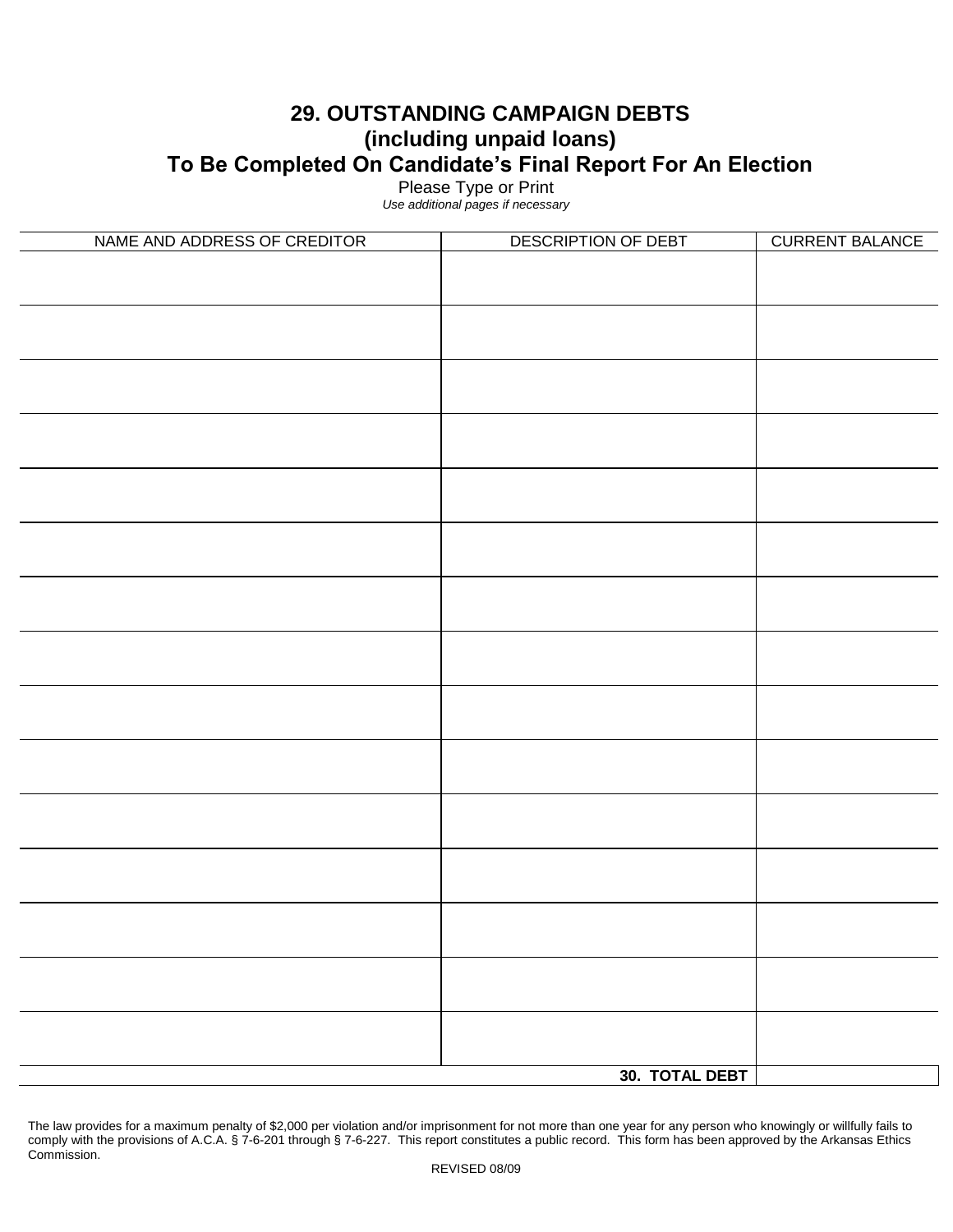### **INSTRUCTIONS FOR COMPLETING THE CAMPAIGN CONTRIBUTION AND EXPENDITURE REPORT**

### **COUNTY, MUNICIPAL AND SCHOOL BOARD CANDIDATES**

**SECTION 1** - Indicate general candidate information and title of office sought. If applicable, include information concerning the candidate's campaign committee. Also, if you are amending a report, the appropriate box at the top of the page should be checked. The law requires that the report be signed under penalty of perjury. The place for the notarized signature is at the bottom of the front page of the report.

**NOTE:** County, Municipal and School Board candidates are required to file a copy of this report with the County Clerk of the county in which the election is held.

**SECTION 2** - Check the box for the type of election and write in the year in which the election will be held.

**SECTION 3** - Check the appropriate box to indicate which type of report you are completing. Please note each type of report included here. Also, please complete the blanks indicating the dates covered by this report. When filing a final report, a candidate must indicate the method in which surplus funds are disposed.

**LINE 4** - This line, along with lines 5-10, contains SUMMARY information regarding campaign finance activity during the reporting period and cumulatively for the election. Line 4 reflects the balance of campaign funds as of the beginning of the reporting period which should be the same as the ending balance on your last report (found on line 9 of your last report). Your report will normally reflect a positive balance indicating the amount of funds on hand. However, a report may reflect a debt if prior expenditures have exceeded the amount of contributions received.

**LINE 5** - This line reflects the amount of interest earned by your campaign account. Interest earned is not treated as a contribution for reporting purposes, but is considered in calculating the balance of campaign funds at the close of the reporting period. In the first column ("For Reporting Period") you list the amount of interest earned since the last reporting period. In the second column ("Cumulative Total"), you list the cumulative total of all interest earned by your campaign account for the election thus far.

**LINE 6** - This line reflects the total amount of loans made by you from your own personal funds to your campaign, or personal loans made by financial institutions to you and applied to your campaign. In the first column ("For Reporting Period") you list the amount of loans which you received during the reporting period. This figure can be found on line 13 and should be entered on line 6. In the second column ("Cumulative Total") you should enter the total amount of all loans to your campaign to date, which should be calculated by adding the figure reported in the first column of this report to the figure reported in the second column of the last report.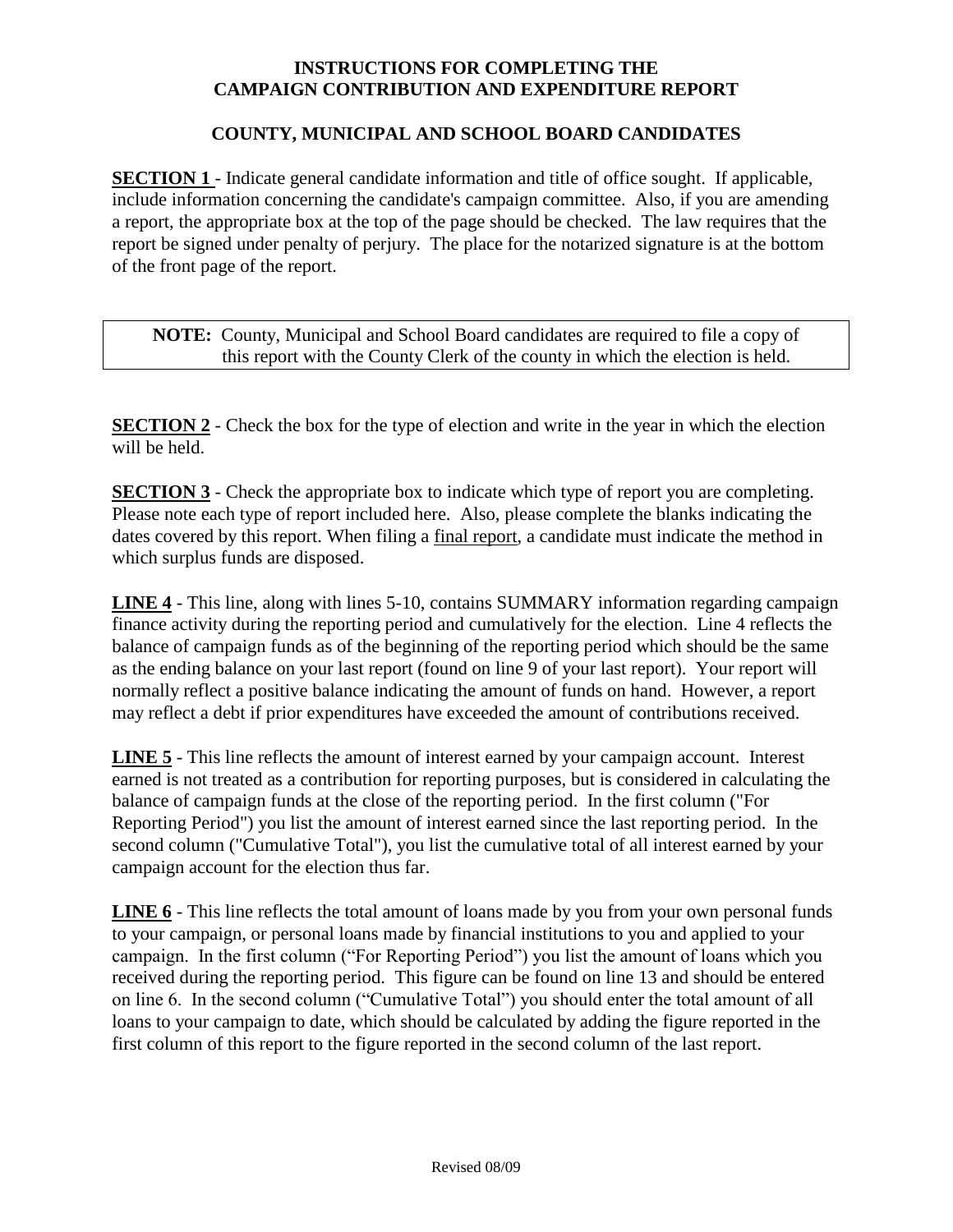**LINE 7** - This line reflects the total amount of monetary contributions for your campaign. In the first column ("For Reporting Period") you list the amount of contributions, itemized and nonitemized, you received during this reporting period.<sup>1</sup> This figure can be found on line 19 and should be entered on line 7. In the second column ("Cumulative Total") you should enter the total amount of all contributions to your campaign to date, which should be calculated by adding the figure reported in the first column of this report to the figure reported in the second column of the last report. Non-money or "in-kind" contributions, as reflected on line 15, are not included in the figure for line 7.

**LINE 8** - This line reflects the total amount of expenditures made by your campaign. In the first column ("For Reporting Period") you list the amount of expenditures, itemized and nonitemized, you made during this reporting period. This figure can be found on line 28 and should be entered on line 8. In the second column ("Cumulative Total") you should list the total amount of all expenditures to your campaign to date, which should be calculated by adding the figure reported in the first column of this report to the figure reported in the second column in the last report.

**LINE 9** - This line should reflect the balance of your campaign funds or "cash on hand" at the close of the reporting period. This figure is calculated by adding the amounts on lines 4, 5, 6 and 7 and subtracting from that total the figure listed on line 8.

**LINE 10** - When filing a final report for a particular election, the candidate should indicate either the balance of funds remaining after the payment of all debts or the amount of all debts (including loans) which remain unpaid. Line 10 of a candidate's final report should either reflect "cash on hand" or debts (but not both).

**LINE 11** - This line should be checked only if you have not received any contributions, made any expenditures, or otherwise had any campaign financial activity during this particular reporting period. If this is true, you should check this box, and complete only the items on page 1 of the Contribution and Expenditure Report. When filing a "no activity" report, the candidate should only sign and file the front page of the report.

**SECTION 12** - The limits on campaign contributions do not apply to loans or contributions made by a candidate from his or her own personal funds to the campaign or to personal loans made by financial institutions to the candidate and applied to his campaign. Any personal loan made by a financial institution to a candidate and applied to his campaign should be reported in Section 12.

If a candidate desires to use or raise campaign funds to repay himself for personal funds which he contributed to the campaign, then he would need to report those personal funds as a loan in Section 12.

If a candidate does not desire to use or raise campaign funds to repay himself for personal funds which he contributed to the campaign, then those personal funds would not be reported in Section 12. Instead, they would be reported as a campaign contribution either in Section 16 or on

 $\overline{a}$ 

<sup>&</sup>lt;sup>1</sup> If contributions for a general election are received during the reporting period for the primary election, those contributions should be reported in a separate but concurrent report designated for the general election. For more information on this subject, please see Ethics Commission Advisory Opinion No. 97-EC-015.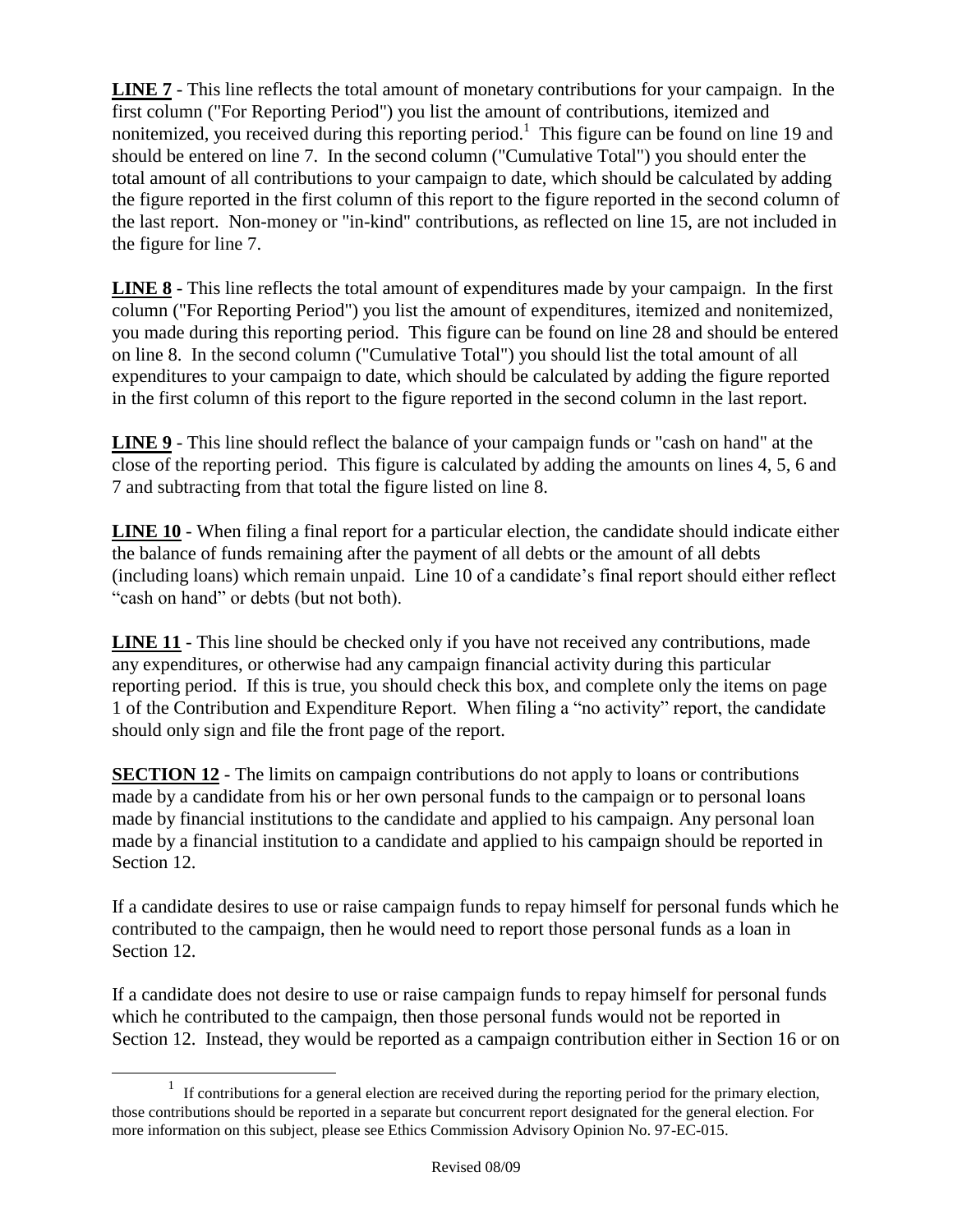line 18, depending upon the amount.

If a candidate has unpaid loans at the end of a primary, runoff, special, or general election, the source, description and amount of each such loan should be itemized in Section 29. Candidates ending their campaign in debt are permitted to raise funds to retire the debt subject to the restrictions contained in Ark. Code Ann. § 7-6-219.

**LINE 13** - This line reflects the total amount of loans you received during this reporting period.

**SECTION 14** - This section is for itemization of non-money or "in-kind" contributions. Contributions to candidates may not exceed \$2,000 per election from any person and \$2,500 per election from any political party. Campaign contribution limits apply to "in-kind" contributions as well. Examples of non-money or "in-kind" contributions are donations of equipment, furniture, office space, advertising or some other item of value. The fair market value should be listed. Noncompensated, nonreimbursed, volunteer personal services or travel are **not** considered "in-kind"contributions.

**LINE 15 -** This line reflects the total amount of non-money or "in-kind" contributions listed in Section 14.

**SECTION 16** - This section is for itemization of money or cash contributions over \$50. Contributions to candidates for county, municipal, or school board office may not exceed \$2,000 per election from any person and \$2,500 per election from any political party. These limits apply to all contributions. The law requires the candidate to list each **contributor**, his/her **address**, **place of business**, **employer, occupation** and the **date** and **amount** of each contribution during this reporting period. The candidate must also designate for **which election** the contribution was received by checking the applicable box in column 4. If additional pages are necessary to report all of the contributions received, this page of the Contribution and Expenditure Report may be photocopied and attached to the report when the report is filed. (NOTE: When a person having carryover funds from a prior campaign files as a candidate for public office, such carryover funds must be transferred to the person's active campaign fund. Although technically not a contribution, the transfer of such funds should be reported in this section.)

**LINE 17** - This line should reflect the total of the itemized contributions listed in Section 16.

**LINE 18** - Disclose the total amount of monetary contributions of \$50 or less received during this reporting period. A monetary contribution of \$50 or less from any person need not be itemized, but is considered a contribution for the particular individual and is credited against the maximum amount the person may contribute to the campaign. Once a contributor exceeds the \$50 threshold for a particular election, all subsequent contributions must be itemized.

**LINE 19** - This line reflects the totals from lines 17 (itemized contributions) and 18 (nonitemized contributions). While a non-money contribution is considered as a contribution from the contributor and applies toward that person's maximum limit, non-money contributions are not included in the amount entered on this line. Line 19 reflects the total amount of monetary contributions and is used in computing the balance of campaign funds at the close of the reporting period. This figure should also be entered on line 7 on the front page of the report.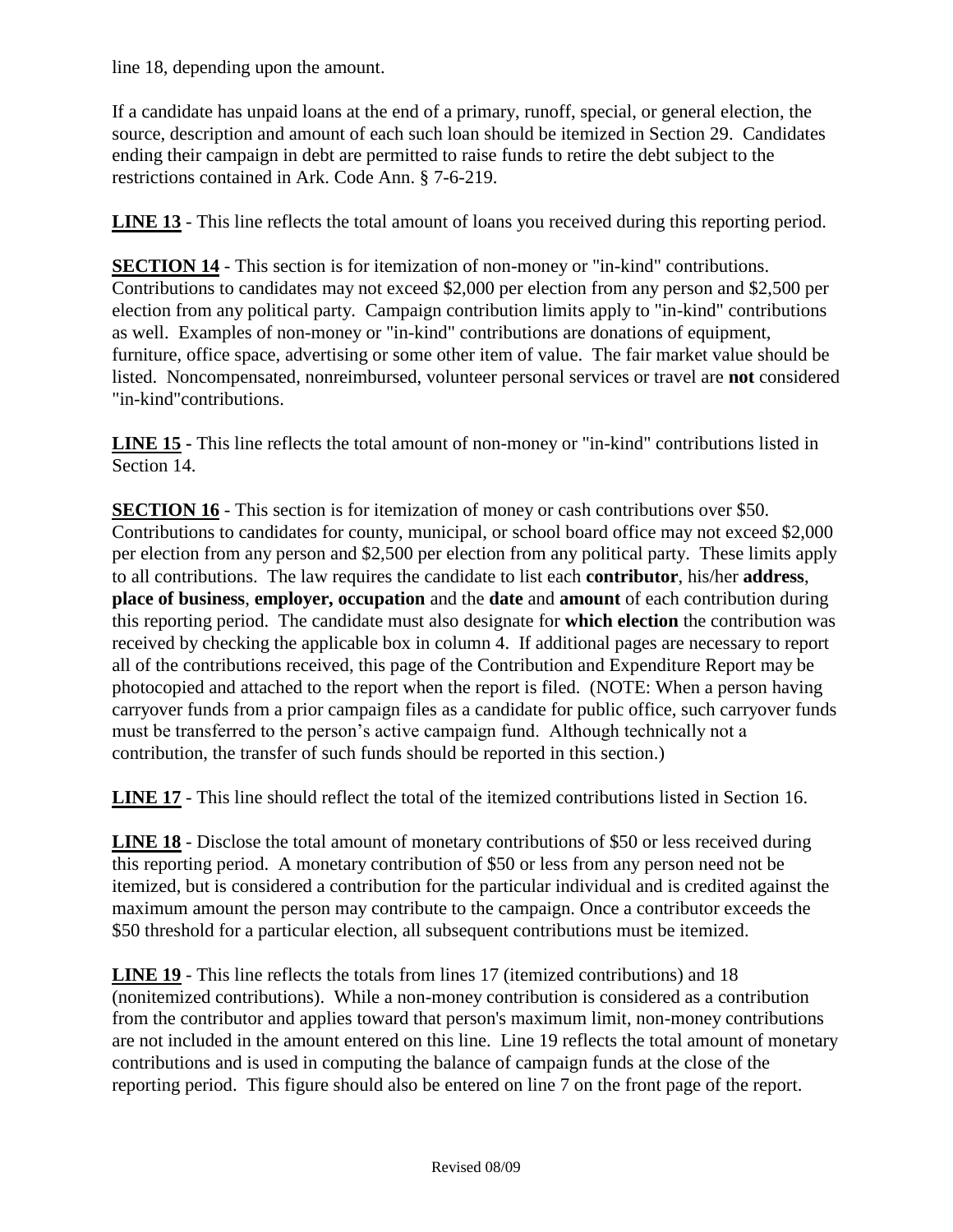**SECTION 20** - This section requires disclosure by category of all expenditures made during the reporting period. The expenditures disclosed here include both the itemized expenditures, listed in Section 24, and the non-itemized expenditures which comprise the total found on line 26. The total amount for each category should be included. If an expenditure is made which does not fall within one of the listed categories, the candidate should include and list the expenditure as "Other" and provide a description in the appropriate space. Expenditures for salaries and wages of campaign workers should be totaled and listed in the applicable category here. Additionally, expenditures for any paid campaign workers must be itemized in Section 22.

**LINE 21** - This line should reflect the total of the expenditures as categorized in Section 20. The total should reflect the combination of the figures on lines 25, 26 and 27 and should be the same as the figure on line 28.

**SECTION 22** - The law also requires each candidate to list **any person paid to work on a candidate's campaign**. This is true whether the person is a full-time employee or a part-time employee and whether the amount paid exceeds \$100 or not. The candidate should list the name of each person paid to work on the campaign along with the amount paid. Payments to campaign workers reported in this section should not be repeated in section 24 or on line 26.

**LINE 23** - This line should reflect the total amount paid during the reporting period for all campaign workers. This figure should also be entered on line 27.

**SECTION 24** - This section is for itemization of expenditures over \$100 made during the reporting period. For each expenditure over \$100, the candidate must disclose the **date**, the **amount**, and the **description** of the expenditure made during this reporting period, and the name and address of any person, including the candidate, to whom the expenditure was made. If additional pages are necessary to report all of the expenditures made, this page of the Contribution and Expenditure Report may be photocopied and attached to the report when the report is filed.

**LINE 25** - This line should reflect the total of the itemized expenditures listed in Section 24.

**LINE 26** - Disclose the total amount of expenditures of \$100 or less made during this reporting period. An expenditure of \$100 or less need not be itemized, but must be included in the total amount of expenditures made during the reporting period.

**LINE 27** - This line should reflect the total amount paid during the reporting period for all campaign workers. This figure should be the same as the one entered on line 23.

**LINE 28** - This line reflects the totals from lines 25 (itemized expenditures), 26 (nonitemized expenditures) and 27 (paid campaign workers). This figure should also be the same as the one entered on line 8 on the front page of the report and on line 21.

**SECTION 29** - This section should only be completed if the candidate has outstanding debts (including unpaid loans) after an election. The amount entered on line 30 should also be entered on line 10 of the report. If the campaign has ended with a debt, the candidate must detail each item which constitutes a part of the total campaign debt. For each creditor, the candidate should list the name and address of the creditor, the description of the debt (e.g. "consultant services"), and the balance of the debt as of the time of filing the final report. If additional pages are